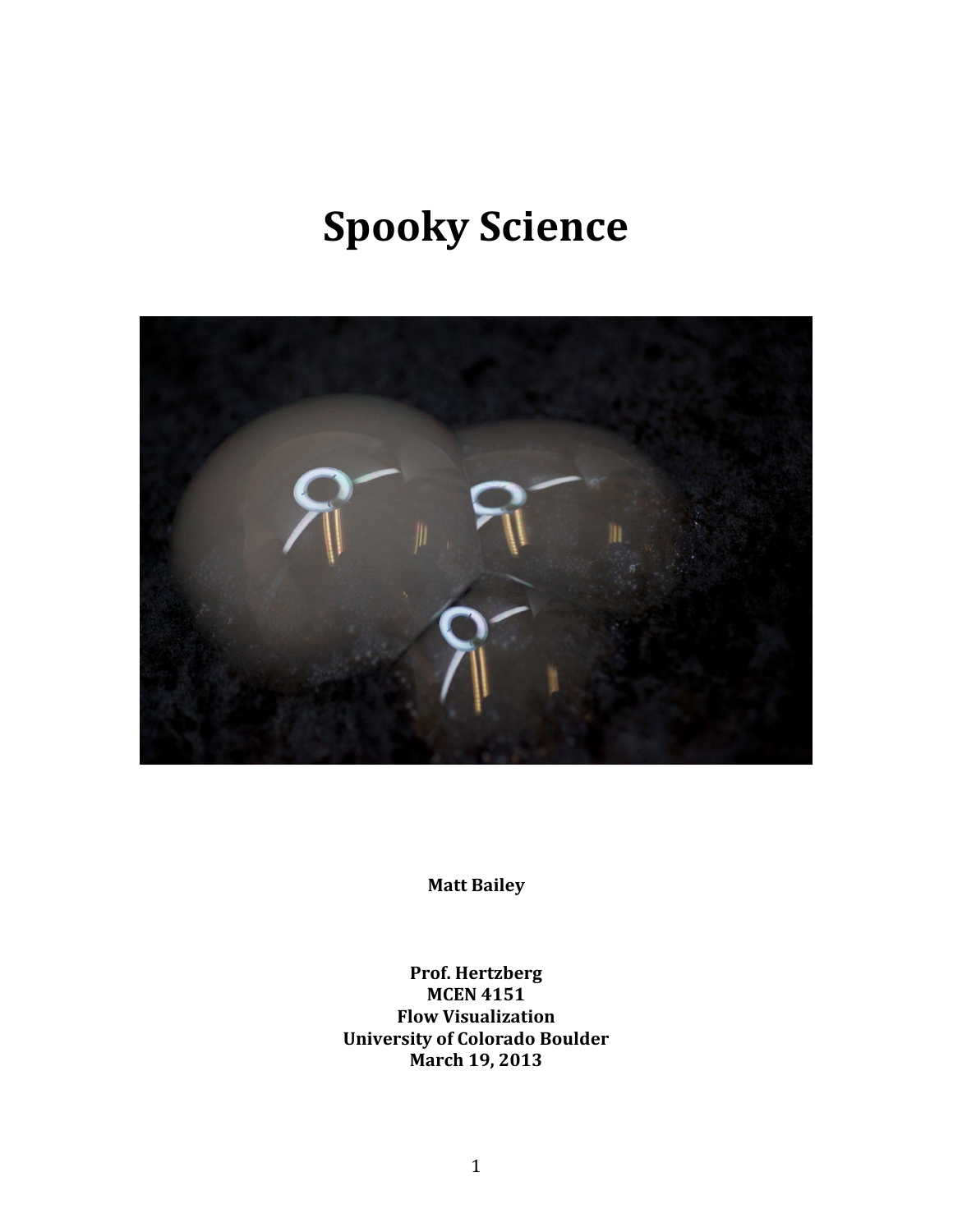#### **Purpose:**

This image was capture for the first team project for the class titled *Flow Visualization.* The group worked on the project in the basement of the Fleming Law building at the University of Colorado at Boulder. Using dry ice, cold water, soap and a hose, we created bubbles known in the scientific world as "Boo Bubbles" which are essentially a denser form of normal bubbles as they contain the carbon dioxide gas exuded through the hose from the dry ice and hot water mixture. This image was realized with the specific help of Elizabeth Crumb, Shea Zmerzlikar, Pat Cotter and Jon Horneber; all students from the University of Colorado.

## **Apparatus:**

The apparatus used to capture the flow was a simple set up. It included a container that could be sealed off with a lid and a hose with an end that could be dipped in the soap solution. The hose was inserted into the container. The container is where the reaction between the hot water and dry ice takes place. The hose funnels the carbon dioxide gases into the nozzle where the soap of film is present; the result is a "Boo Bubble." The finished apparatus can be seen in Figure 1.



**Figure 1: Bubble Apparatus Used for Capture**

## **Flow:**

To get to the root of the flow phenomenon occurring here we first comment on the dry ice. Dry ice is frozen Carbon Dioxide which is a gas. At room temperature, Carbon Dioxide wants to be a gas so it pulls heat from its surrounding in order to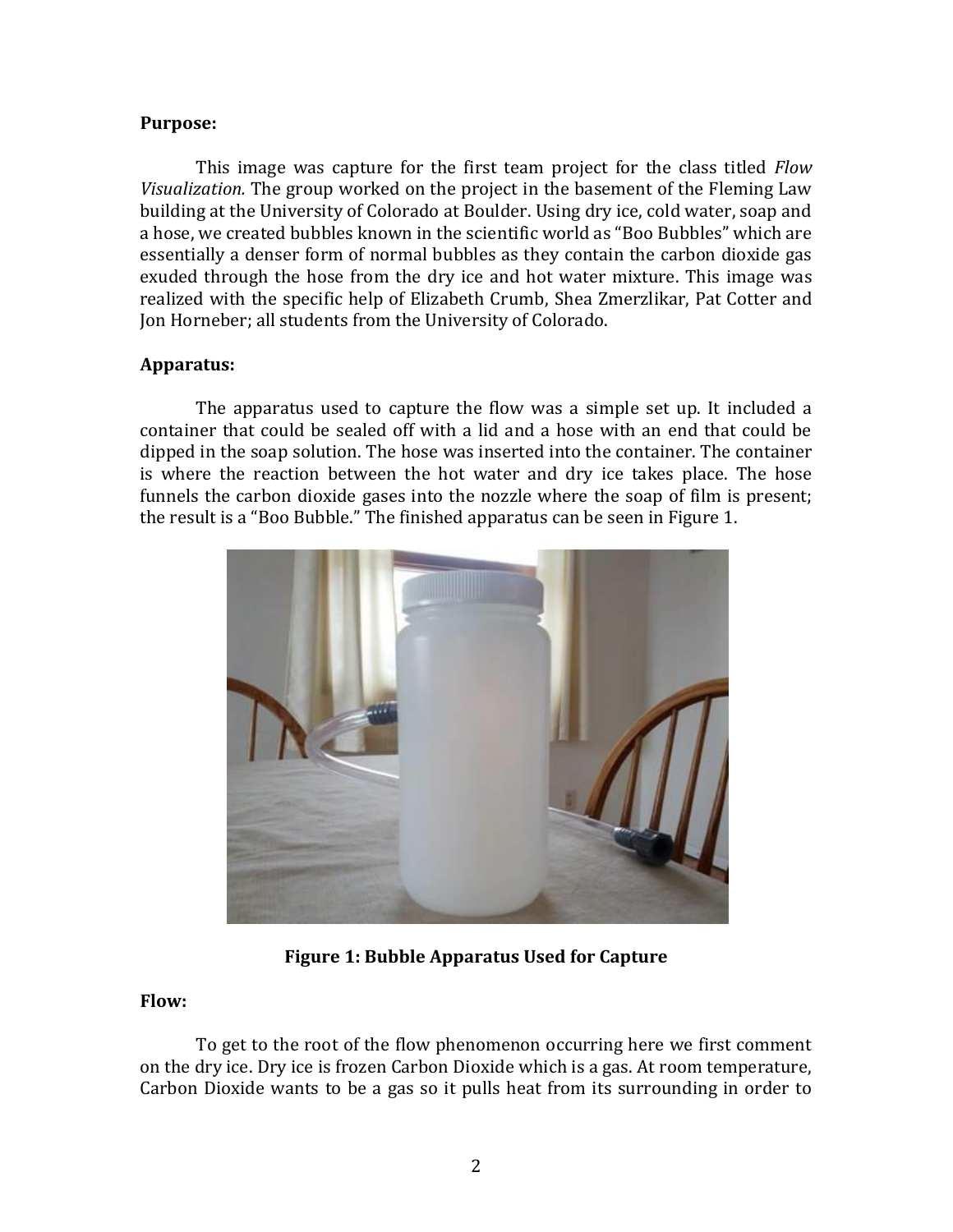achieve this state [1]. The quickest way to heat up the dry ice is by submerging it in hot water so that the dry ice has an excess amount of heat to pull from its surroundings. Once submerged, the dry ice immediately begins to pull heat from the water; which in turn melts the dry ice. Since there is no intermediate stage, due to the fact that Carbon Dioxide is a gas and has no liquid form, the melting dry ice releases itself in the form of Carbon Dioxide gas. This creates the dense vapor that is funneled into the hose and through the soap film in order to create the "Boo Bubbles" that are seen in this image.

The physics of these bubbles are very interesting and differ greatly from standard bubbles that breath is used to make. The difference comes from the fact that carbon dioxide creates a cold dense fog that contains both condensed water and the carbon dioxide as it comes off of the dry ice. The condensed water comes from the water vapor above the water getting cooled as the carbon dioxide pulls heat from it. Standard bubbles usually only contain the carbon dioxide that you exhale after your body uses the oxygen from the air. As an example, we will say that one of the bubbles contains 10% water condensation and 90% carbon dioxide gas. Estimating the radius of the bubble to be 1 inch or .025 meters we have a volume of:

$$
V = \frac{4}{3}\pi r^3 = 6.54 \times 10^{-5} \, m^3
$$

And using the approximation that 10% of the bubble is composed of condensed water and the other 90% of the bubble is composed of carbon dioxide, we can calculate the mixed density of the bubble:

$$
\rho_{mix} = .1 \rho_{H2O} + .9 \rho_{CO2} = 101.78 \frac{kg}{m^3}
$$

And show the density of a normal bubble with just carbon dioxide:

$$
\rho_{CO2} = 1.98 \frac{kg}{m^3}
$$

Finally, we calculate the masses of the two different bubbles so we can comment and compare on their severe differences:

$$
m_{mix} = \rho_{mix} V = .0067 kg
$$

$$
m_{CO2} = \rho_{CO2} V = 1.290 x 10^{-4} kg
$$

Calculating the differences between the two different bubbles, we say that the "Boo Bubble" is approximately 52 times heavier than that of the standard carbon dioxide bubble. This explains why the "Boo Bubble" drops so much more aggressively than that of a standard bubble. This is due to the fact that the density of air is 1.225 kg/m^3 [2]. The density of carbon dioxide as shown above is relatively close to the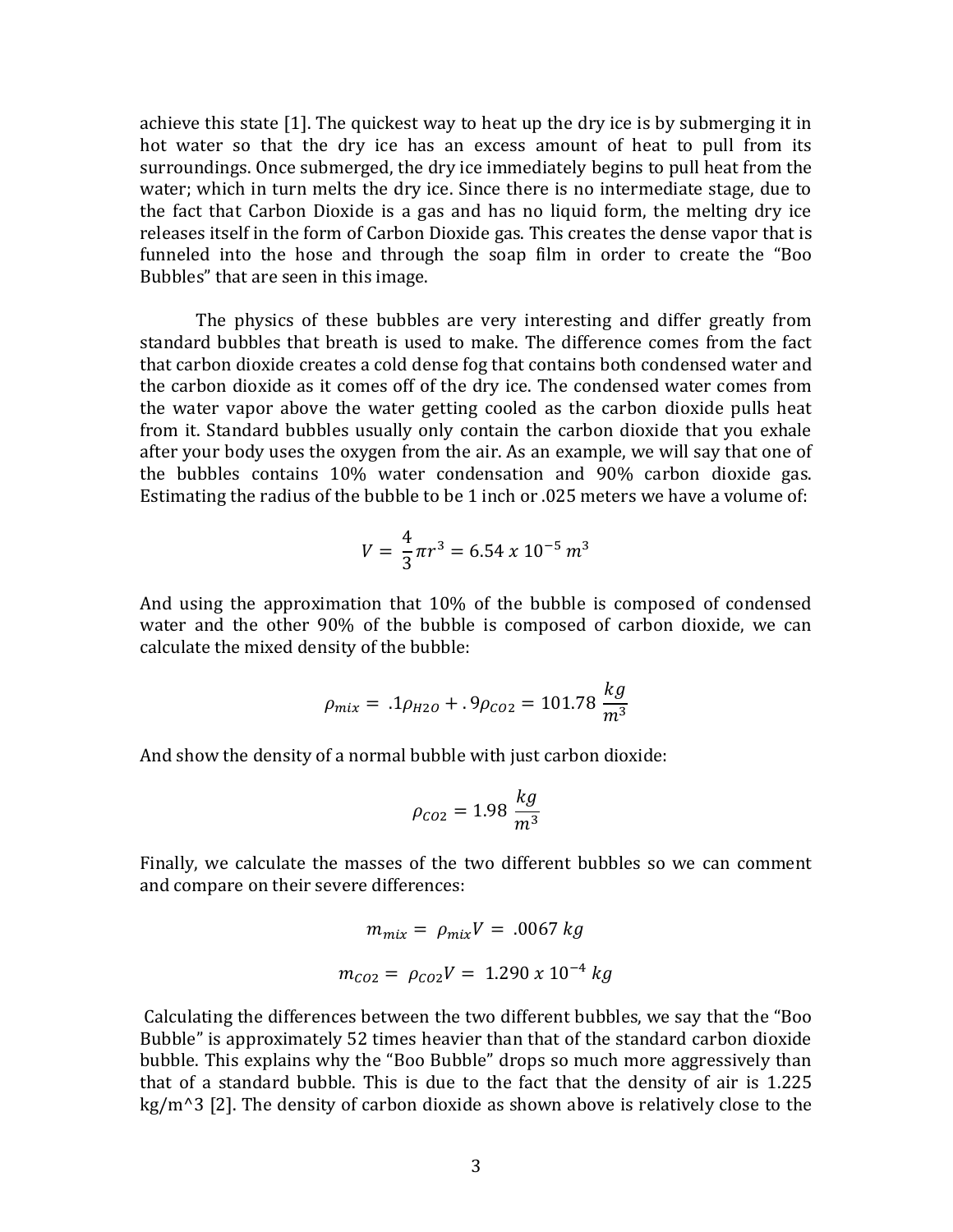density of air so the bubble appears to float as it drops casually while the density of the "Boo Bubble" is much greater than that of air, causing the bubble to fall fast with no suspension [3].

### **Visualization Technique:**

One of the more important aspects of the visualization technique used was the felt backdrop used to catch the bubbles. Other materials were too gristly to catch the bubbles without popping them so a black felt backdrop became necessary but also added a nice degree of texture to the foreground and background of the image. It was important to me that I achieve an image that was symmetrical across the yaxis, meaning that the image was centered and not skewed towards either side. Another important realization was to ensure that a certain amount of the fog (carbon dioxide) was visible in each bubble so that it became possible to see and explain the physics happening. The specific dilution of the soapy solution was approximately 50% soap and 50% water. Increasing the soap concentration in turn increases bubble surface tension. The lights reflecting off of the bubbles were not initially in the intent for the image but since they added a certain color and did not detract from the flow, I deemed them beneficial to the picture. The bubbles were lit by a retractable fluorescent light place 2 feet above, and were backlit by a row of fluorescent tube lights, recessed 3 feet in the background of the picture.

#### **Photographic Technique:**

The field of view of this image is approximately 6 inches and was taken with a Canon EOS 5D Mark II camera. The lens was approximately 4 inches from the bubbles. See Table 1 for the exposure specifications.

| Lens focal length | 90 mm     |
|-------------------|-----------|
| Aperture          | f/3.5     |
| Shutter Speed     | 1/800 sec |
| <b>ISO</b>        | 400       |

| <b>Table 1: Camera Settings/Specifications</b> |  |  |  |
|------------------------------------------------|--|--|--|
|------------------------------------------------|--|--|--|

The pixel count of the image is 5616 x 3744 and since there was no processing on the image, the pixel count remained the same in the final image. With respect to resolution, you can see that every part of the image is sharp besides the edge of the bubbles. Designating the lines of the bubbles to be at most 2 pixels wide we can say that the image could have used one more decade of resolution. Meaning that the details in the second and third decade of resolutions are sharp and you see no blurring lines but on the smaller scale, in the first decade, you see the blurring lines of the bubbles thus dignifying the possibility for enhanced resolution by adding another decade of fine details.